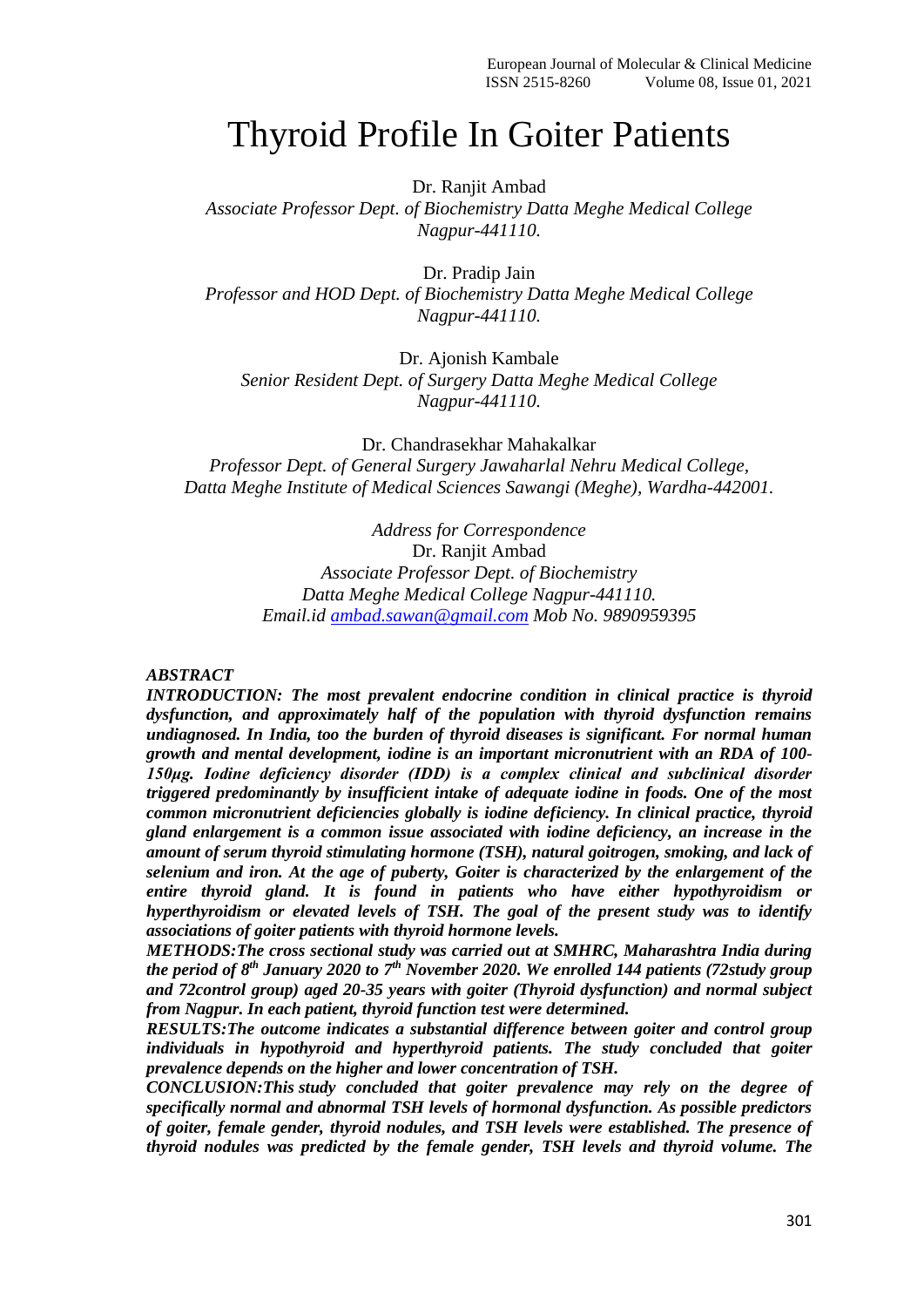*epidemiological profile of the patients with goiter is warranted in future systematic investigation.*

## *KEYWORDS: Hyperthyroid; Hypothyroid; Thyroid-Stimulating Hormone (TSH), BMI, RDA, IDD, TFTs*

## **INTRODUCTION**

Arguably, thyroid diseases are among the most common endocrine disorders worldwide. Even, India is no exception. It has been estimated that about 42 million people in India suffer from thyroid disorders, according to projections from various studies on thyroid disease. In terms of their ease of diagnosis, accessibility of medical treatment, and the relative visibility that even a small swelling of the thyroid offers to the treating physician, thyroid diseases are different from other diseases. The corner stone in management remains early diagnosis and treatment. [1]

Goiter, which occurs as a result of the interplay between genetic, environmental, or endogenous influences, is the most common thyroid disorder. Goiter affects about 15.8 percent of the general population and the primary environmental factor influencing the prevalence of goiter is iodine [2]. Although most patients may not encounter clinical symptoms of thyroid and goiter nodules, both conditions can be correlated with disorders such as endocrine deregulation, autoimmune thyroid disease, altered body structure or various metabolic abnormalities [3]. In coordinating the basal metabolic rate and thermogenesis, thyroid hormones play a significant role [4].

One of the most common micronutrient deficiencies globally is iodine deficiency. A variety of diseases that include endemic goiter, hypothyroidism, cretinism, reduced fertility rate, increased infant mortality and mental retardation include iodine deficiency disorder (IDD). [5] Internationally, 15.8 percent of the overall prevalence of goiter is estimated. The highest prevalence is 28.3% in Africa, while the lowest prevalence is 4.7% in America. In South East Asia, the incidence is 15.4 percent.[6] Goiter leads to 2.72 percent of all disease sequel globally due to iodine deficiency. This figure makes goiter the 32nd most prevalent sequel of disease in humans. [7] In India, 54 million people are reported to suffer from goiter, 2.2 million from cretinism, and 90,000 stillbirths and neonatal deaths. [8]

Women are more likely to have thyroid disorders, including goiter and thyroid nodules, although no gender-related associations could be verified by some authors [8, 9]. The correlation of functional and morphological changes in the thyroid with individual risk factors has previously been studied. A important association between smoking and increased thyroid volume, the prevalence of goiter in iodine deficiency areas, has been established by some authors [10].

The goal of the present study was to identify associations of goiter patients with thyroid hormone levels.

## **METHODS**

Study design and participants we did a population-based cross sectional study in 144 patients (72 study group and 72 control group) aged 20-35 years with goiter (Thyroid dysfunction) and normal subject admitted in SMHRC, Nagpur from  $8<sup>th</sup>$  January 2020 to  $7<sup>th</sup>$  November 2020. This study was approved by the Institutional Review Board of the JNMC & ABVRH. All participants provided written informed consent before enrolment.

## **PROCEDURES**

At the Biochemistry Department (clinical laboratory), and JNMC & SMHRC patients with goiter and control group people who do not have goiter, the present study was carried out. 144 people are included in the population sample. The entire population has been classified into two main groups, one being an experimental group and the other a control group. Blood test results indicating normal Thyroid Function Test (TFT) values were reported as normal, whereas patients with non-normal TFT values were reported as abnormal. As a control group, the study group included 72 goiter patients and 72 individuals. Abnormal patients were further classified according to the TSH level values into hyperthyroid and hypothyroid. Laboratory tests conducted at SMHRC Nagpur will accurately diagnose hypothyroidism and hyperthyroidism.Patients with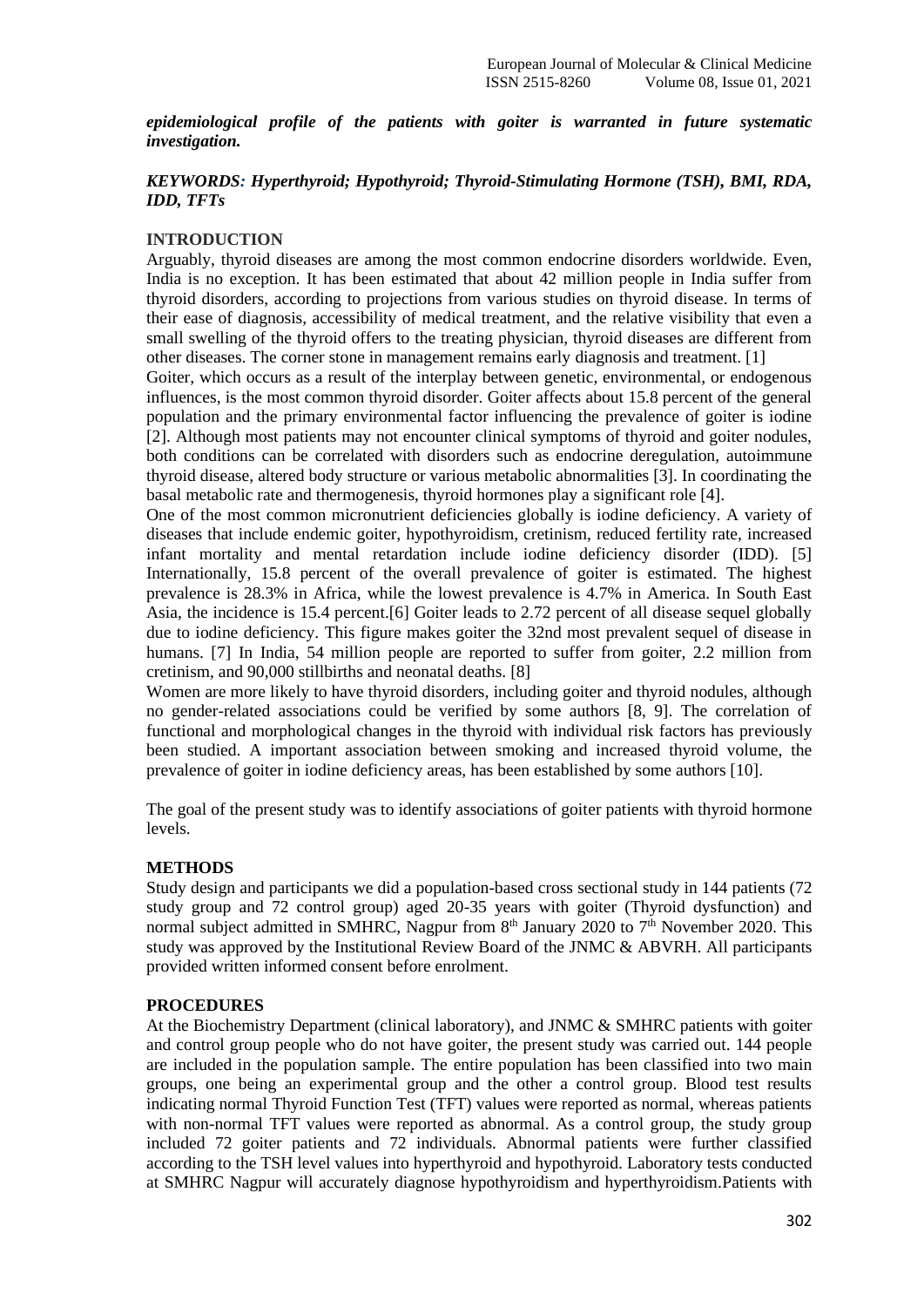higher TSH concentrations were designated as hypothyroid and hyperthyroid patients with low TSH concentrations. Individuals without a goiter have been taken as a control sample. Via physical examination and clinical examination, patients with goiter were diagnosed. Thyroid function test results were obtained from SMHRC and JNMC laboratories and standard TSH concentrations (0.27 to 4.2μIU/ml) were maintained as criteria for the diagnosis of thyroid dysfunction.

**Study Design, Study Area, PeriodandStudy Group**. A cross-sectional analysis of patients with a thyroid function test (TFT) requested by the SMHRC Nagpur was performed. The research was conducted among patients clinically suspected of having thyroid disorder and was requested by the SMHRC Nagpur from  $8<sup>th</sup>$  January 2020 to  $7<sup>th</sup>$  November 2020. The frequency of thyroid function tests (TFTs) was the foundation of the half-population study of goiter patients.

## **Sample Size and Dependent and Independent Variables**

Using simple sampling technology, a total of 144 study participants were included. Thyroid dysfunction, age, gender, faith, marital status, residency, thyroid medication, family history, pregnancy, and intake of iodinated salt were dependent and independent variables.

## **Inclusion Criteria:**

- 1. 72 goiter Patientswith20-35 age group were included in the study
- 2. 72 Healthy Individualswith goiter, 20-35 age groupincluded in the study **Exclusion criteria:**
- Pregnant Women
- Individuals Having Liver Disease
- Tuberculosis Patients
- Carcinoma Patients
- Any other Severe Disease patients were excluded

**Data Collection and Laboratory Methods**- The investigators at the SMHRC and JNMC collected socio-demographic and clinical data. In a clear test tube, three milliliters of blood samples were collected, serum samples were separated for the estimation of T3 (nmol/l), T4 (nmol/l), TSH (μIU/ml) FT3 (pmol/l) and FT4 (pmol/l) thyroid function by using an automated immunoassay analyzer.

**Statistical Analysis-**By interviewing patients, the data was obtained and manually checked, sorted, categorized, and coded. Finally, SPSS version 20 was used to enter and analyzed the data. The data was analyzed to assess the prevalence of various types of thyroid dysfunction. The relative frequencies and ratios were calculated for each thyroid dysfunction group and clinical and cytological trends. There was a chi-squared test and a p-value of  $\langle 0.05 \rangle$  was deemed statistically important. Hypothyroid has been designated for patients with high TSH concentration, and Hyperthyroid has been designated for patients with low serum TSH concentration, while normal thyroid is considered for patients with normal TSH values.

**Ethical Considerations-** The ethical clearance was obtained from the ethical committee of Datta Meghe Institute of Medical Sciences, Nagpur. The authorization letter was also received from the hospital's clinical director and the head of the laboratory for clinical chemistry. After full written consent from each participant was obtained, the data was collected. All participants in the study were told of the intent of the study, and eventually, prior to data collection, written consent were obtained.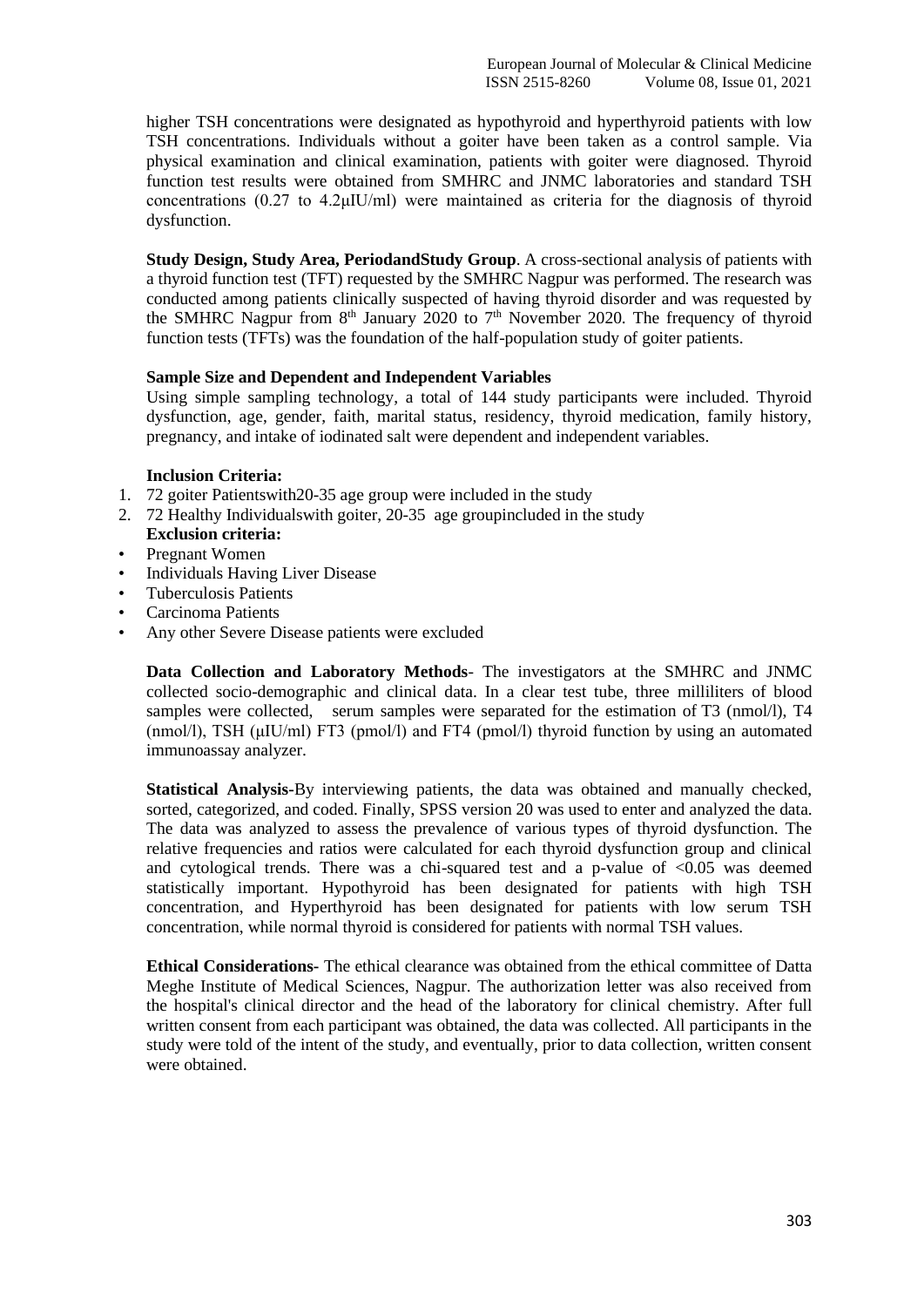**Table 1:**Characteristics of the Study Populations.

| Thyroid profile  | Study group<br>$(N=72)$ | Control group<br>$(N=72)$ | P-Value            |
|------------------|-------------------------|---------------------------|--------------------|
| $T_3$ (nmol/l)   | $0.95 \pm 0.15$         | $0.80 \pm 0.17$           | P<<br>0.0001       |
| $T_4$ (nmol/l)   | $0.85 \pm 0.08$         | $0.65 \pm 0.46$           | $P =$<br>0.0004    |
| $TSH(\mu IU/ml)$ | $1.1 \pm 0.23$          | $0.81 \pm 0.19$           | $P \leq$<br>0.0001 |
| $FT_3$ (pmol/L)  | $0.71 \pm 0.20$         | $0.50 \pm 0.18$           | P <<br>0.0001      |
| $FT_4$ (pmol/L)  | $0.19 \pm 0.10$         | $0.15 \pm 0.06$           | $P =$<br>0.0042    |

The mean level of T3 and T4 of participants was  $(0.95\pm0.15, 0.85\pm0.08)$  in study group as well as control group; it was significantly higher in study group than in control group ( $p < 0.0001$ ) and 0.0004) respectively. Normal patients had a higher prevalence of goiter than study group ( $p < 0$ ) 001). Serum concentrations of TSH were greater in study group as compare to the control group, whereas mean levels of FT4 were higher in affected person than in normal persons.

**Table 2:**showing statistical difference between hypothyroid, hyperthyroid and normal TSH patients of goiter versus control individuals.

| <b>Number of patient</b><br>with TSH<br>concentrations | <b>Total</b><br>No. | <b>Male</b><br>Age-20-35<br>yrs | <b>Female</b><br>Age-20-35<br>yrs |
|--------------------------------------------------------|---------------------|---------------------------------|-----------------------------------|
| <b>Normal</b>                                          | 72                  | 37                              | 35                                |
| <b>Abnormal</b>                                        | 72                  | 38                              | 34                                |
| <b>High</b>                                            |                     | 18                              |                                   |
| Low                                                    |                     |                                 |                                   |

The statistically significant difference between abnormal, hypothyroid and hyperthyroid patients versus control individuals has been shown in the following table above. Patients with abnormal TSH (50%) and goiter levels have shown that the occurrence of goiter depends not just on thyroid dysfunction tests. In addition, 42% low TSH levels and 58% high TSH levels among abnormal patients have shown that goiter depends on the concentration of TSH. Compared to patients with high TSH levels, patients with low TSH levels have a higher risk of developing the disease.

## **DISCUSSION**

Thyroid dysfunction is a widespread endocrine disorder that affects about 300 million individuals worldwide and more than half are believed to be unaware of their disease. Hyperthyroidism and hypothyroidism are the main thyroid conditions, with 1.6 billion people at risk in more than 110 countries worldwide [11]. The prevalence in the US population of hypothyroidism was 4.6 percent, but 0.3 percent of hypothyroidism is clinically apparent. Women are 5 to 8 times more likely than men to have thyroid issues. Moreover, one in eight women will develop a thyroid disorder during her lifetime [12, 13].

While the most common thyroid disease in adult populations is nontoxic goiter, the etiology of this condition is not fully known. In this research, we analyzed levels of thyroid hormones in subjects with goiter. A higher risk of goiter has been found to be dependently correlated with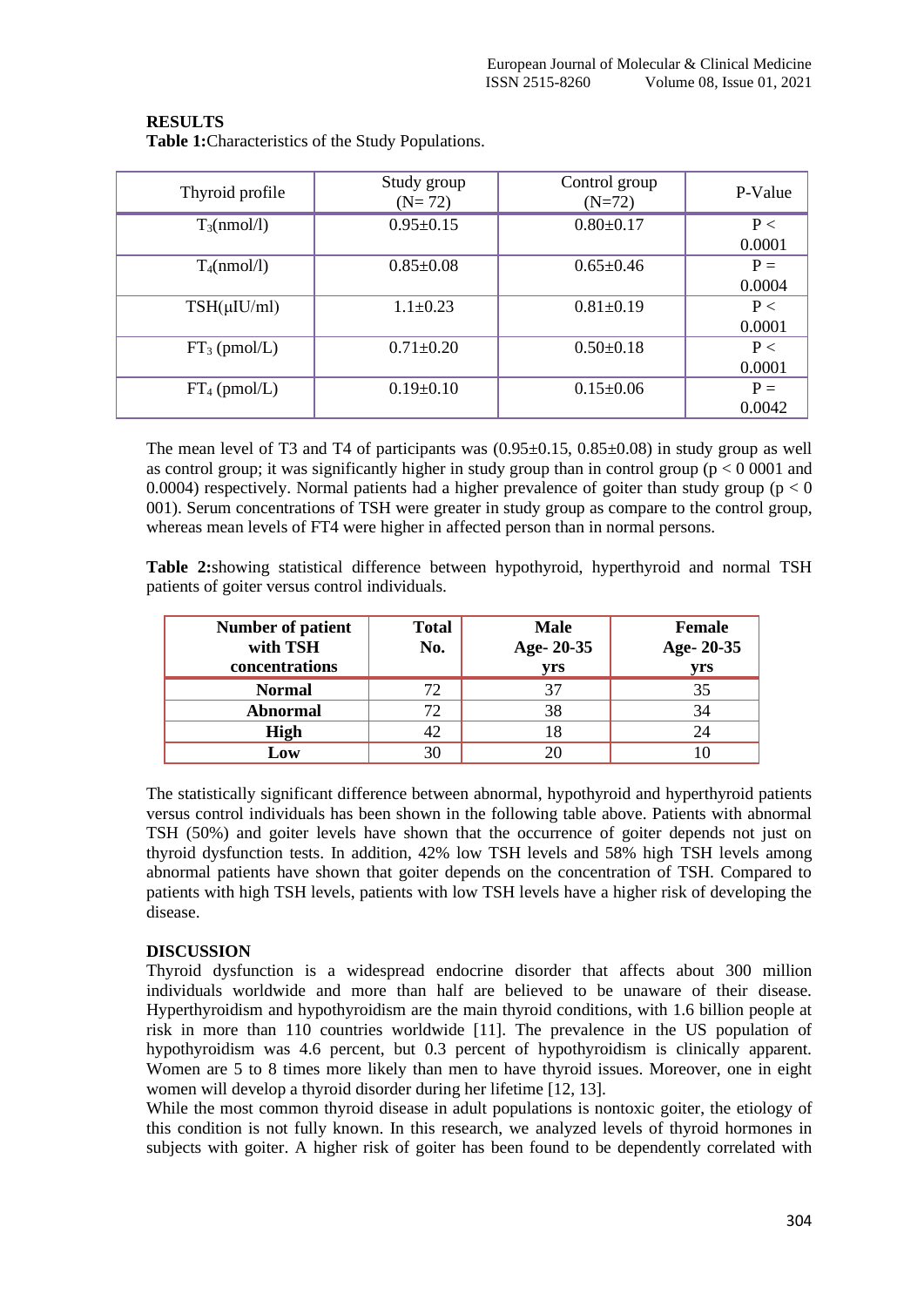female gender and lower TSH levels. Thyroid volume, female gender, and TSH levels were significantly correlated with the likelihood of an increased prevalence of thyroid nodules. [14,15] Therefore the research study is inconsistent with Dr. Firdushi Begum's findings that the measurement of serum thyroid hormones and TSH concentrations has significant significance for thyroid problem diagnosis. The study is also not based on the results of Ladenson et al. It was also considered that the TSH test was a criterion for the diagnosis of thyroid dysfunction, especially in cases of minimal thyroid failure [16-18]. The study was inconsistent with the findings of Evered et al. that serum TSH was also found to be elevated and T3 values were also observed in the case of mild hypothyroidism. This research will be helpful in understanding the prevalence of goiter in various subjects, as well as recommending steps to reduce the onset of goiter. It is further suggested that the role of hormonal interactions in these patients in relation to their various metabolic disorders, may also be investigated.

TSH plays a major role in controlling the growth and differentiation of thyroid cells and may play a direct role in the development of nodules [19]. Some authors have stated that iodine may modulate the response of thyroid cells to TSH [20]. Others suggested that iodine suppressive effects can increase the influence of other goitrogenic factors and increase the sensitivity of thyrocytes to TSH in areas with iodine deficiency; thus, goitrogen is converted into normal TSH levels [21].

The results of our study showed an inverse correlation between TSH and goiter. This relationship does not appear to be linked to the direct effect of TSH on the thyroid gland, but may be linked to the gradual increase in the production of goiter thyroid hormones or to the increased mass of the thyroid itself. The presence of thyroid-stimulating antibodies may be another reason for lower levels of TSH in larger thyroids. Unfortunately, our patients have not been screened for these antibodies. The current research has also shown that elevated serum TSH is a goiterdependent risk factor, indicating that TSH is a significant factor in goiter formation [22, 23].

An association has been documented between gender and goiter prevalence. Knudsen et al. observed that goiter was greater in males than in females, but females were 2 to 10 times more likely than males to have goiter [24]. In our sample, relative to men, women had higher mean goiter, but the overall prevalence of goiter did not vary between genders. Some authors have shown that only after puberty have gender-related differences become visible, indicating that sex hormones can play a role in thyroid volume[21]. The relation between thyroid volume and parity status was previously examined in healthy women [25]. Pregnancy has been suggested to increase thyroid volume, particularly when combined with smoking tobacco and iodine deficiency [25, 28].

## **CONCLUSION**

This study concluded that goiter prevalence may rely on the degree of specifically normal and abnormal TSH levels of hormonal dysfunction. This research has also shown that the increased risk of goiter is independently correlated with female gender and lower levels of TSH. The epidemiological profile of patients with diffuse goiter is warranted for potential systematic investigation.

## **REFERENCES**

- 1. Available from: [http://www.ias.ac.in/currsci/oct252000/n%20](http://www.ias.ac.in/currsci/oct252000/n) kochupillai.PDF [Last accessed on 2011 April 2].
- 2. M. Andersson, B. Takkouche, I. Egli, H. E. Allen, and B. De Benoist, "Current global iodine status and progress over the last decade towards the elimination of iodine deficiency," Bulletin of the World Health Organization, vol. 83, no. 7, pp. 518–525, 2005
- 3. L. Zheng, W. Yan, Y. Kong, P. Liang, and Y. Mu, "An epidemiological study of risk factors of thyroid nodule and goiter in Chinese women," International Journal of Clinical and Experimental Medicine, vol. 8, no. 7, pp. 11379–11387, 2015.
- 4. P. Laurberg, N. Knudsen, S. Andersen, A. Carle, I. B. Pedersen, and J. Karmisholt, "Thyroid function and obesity," European Thyroid Journal, vol. 1, no. 3, pp. 159–167, 2012.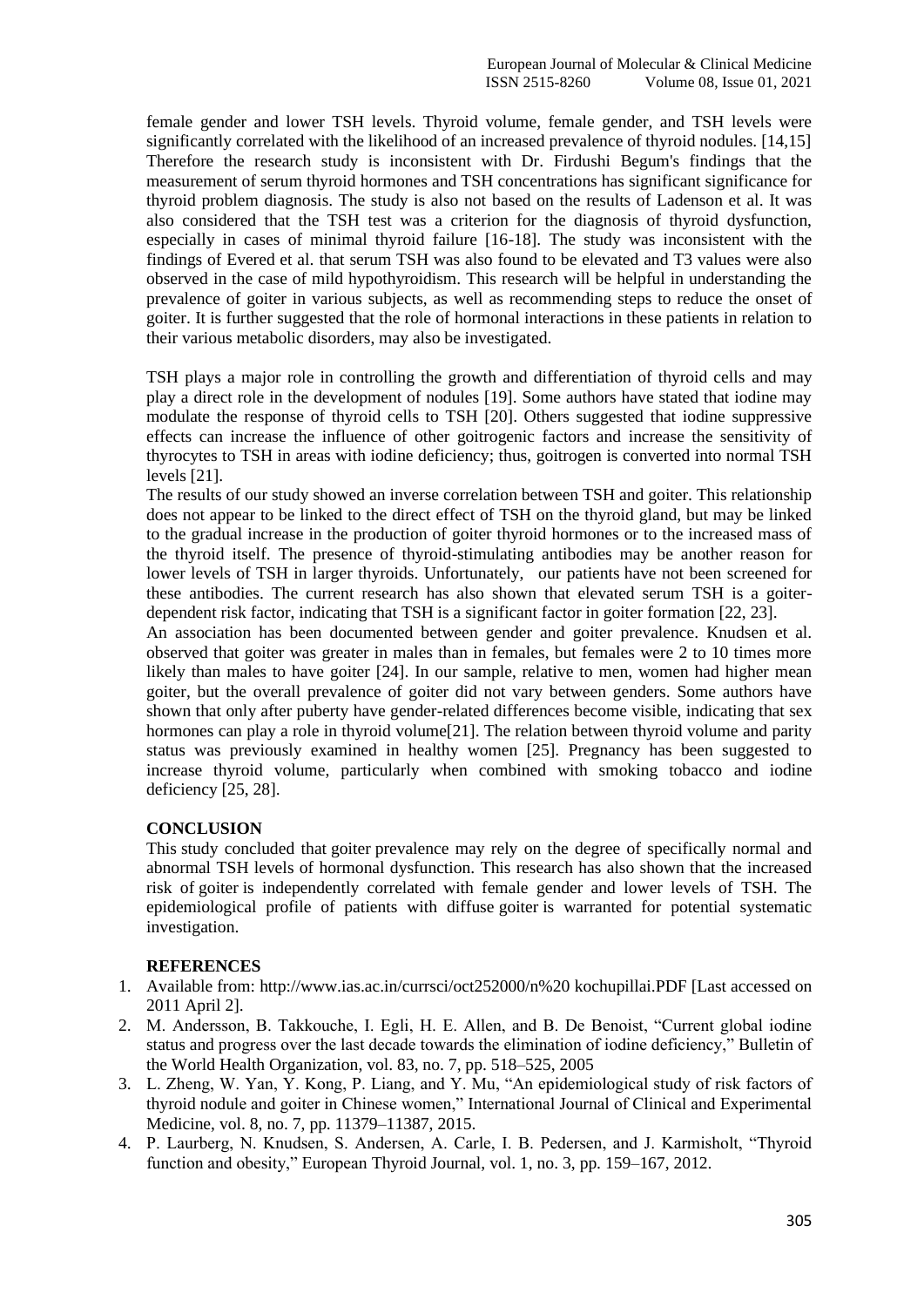- 5. World Health Organization. Assessment of Iodine Deficiency Disorders and Monitoring their Elimination: A Guide for Programme Managers. 3rd ed. World Health Organization; 2007. who.int/iris/bitstream/10665/43781/1/9789241595827\_eng.pdf. [Last accessed on 2017 Jun 27].
- 6. Alrehaili, A. (2020). Assessing the Understanding and Perception of the Significance of Seasonal Immune Care among the Taif Population during the Pilgrimage Seasons: Emphasis on Influenza and Meningitis Vaccines. *Journal of Medical Research and Health Sciences*, *3*(4), 931-940. <https://doi.org/10.15520/jmrhs.v3i4.175>
- 7. Andersson M, Takkouche B, Egli I, Allen HE, de Benoist B. Current global iodine status and progress over the last decade towards the elimination of iodine deficiency. Bull World Health Organ 2005;83:518-25.
- 8. Kalra S, Unnikrishnan AG, Sahay R. The global burden of thyroid disease. Thyroid Res Pract 2013;10:89‑90.
- 9. Tripathy, D. T., Tripathy, A., Dwivedi, D. R., Gautam, D. M., Prusty, D. U., &Nayak, D. C. (2020). Prelacteal Feeding Of Neonants&DiscardationOf First Breast Milk Among Recently Delivered Women Of Uttar Pradesh, India. *Journal of Medical Research and Health Sciences*, *3*(5). https://doi.org/10.15520/jmrhs.v3i5.184
- 10. E. Blanc, C. Ponce, D. Brodschi et al., "Association between worse metabolic control and increased thyroid volume and nodular disease in elderly adults with metabolic syndrome," Metabolic Syndrome and Related Disorders, vol. 13, no. 5, pp. 221–226, 2015.
- 11. MavjudaAbdullaeva, GulnorakhonKasimova, EsanYaxudayev, MavlyudaSakhibova, ZamiraBakhavadinova. The Influence of Dysfunction of the Autonomic System and the Thyroid Gland on the Course of Bronchial Asthma (BA) in Children International Journal of Current Research and Review. Vol 12 Issue 14, July, 2020, 36-39
- 12. W. M. Wiersinga, "Smoking and thyroid," Clinical Endocrinology, vol. 79, no. 2, pp. 145–151, 2013.
- 13. N. K. Yadav, C. &anpari, M. K. Shrewastwa, B. Sathian, and R. K. Mittal, "Socio demographic wise risk assessment of thyroid function abnormalities in far western region of Nepal: a hospital based descriptive study," Asian Pacific Journal ofTropical Disease, vol. 3, no. 2, pp. 150–154, 2013.
- 14. M. Skugor and M. Fleseriu, Hypothyroidism and Hyperthyroidism, Cleveland Clinic Center for Continuing Education, Lyndhurst, OH, USA, 2014.
- 15. American &yroid Association (ATA), General Information/ Press Room, Association AT2013.
- 16. P. Laurberg, I. Bülow Pedersen, N. Knudsen, L. Ovesen, and S. Andersen, "Environmental iodine intake affects the type of nonmalignant thyroid disease," Thyroid, vol. 11, no. 5, pp. 457– 469, 2001.
- 17. V. F. H. Brauer, W. H. Brauer, D. Führer, and R. Paschke, "Iodine nutrition, nodular thyroid disease, and urinary iodine excretion in a German university study population," Thyroid, vol. 15, no. 4, pp. 364–370, 2005.
- 18. Evren B (2012) Introduction to thyroid: anatomy and functions, thyroid and parathyroid diseases-new insights into some old and some new issues. Endocrinology 4: 45-78.
- 19. <http://trove.nla.gov.au/work/28692053>
- 20. Vander Pump MPJ (2005) The epidemiology of thyroid diseases. In: LE B and Utiger RD (ed.) Werner and Ingbar's the thyroid: a fundamental and clinical text (9th edn.). Philadelphia: JB Lippincott- Raven pp: 398-496
- 21. B. Rapoport, G. D. Chazenbalk, J. C. Jaume, and S. M. McLachlan, "The thyrotropin (TSH) receptor: interaction with TSH and autoantibodies," Endocrine Reviews, vol. 19, no. 6, pp. 673– 716, 1998.
- 22. G. Medeiros-Neto and M. Knobel, "Iodine deficiency disorders," in Endocrinology 6th Ed. Chapter 88, L. J. deGroot and J. L. Jameson, Eds., Elsevier, New York, 2010, Medeiros.
- 23. Y. Fleury, G. Van Melle, V. Woringer, R. C. Gaillard, and L. Portmann, "Sex-dependent variations and timing of thyroid growth during puberty," The Journal of Clinical Endocrinology and Metabolism, vol. 86, no. 2, pp. 750–754, 2001.
- 24. M. R. Haymart, D. J. Repplinger, G. E. Leverson et al., "Higher serum thyroid stimulating hormone level in thyroid nodule patients is associated with greater risks of differentiated thyroid